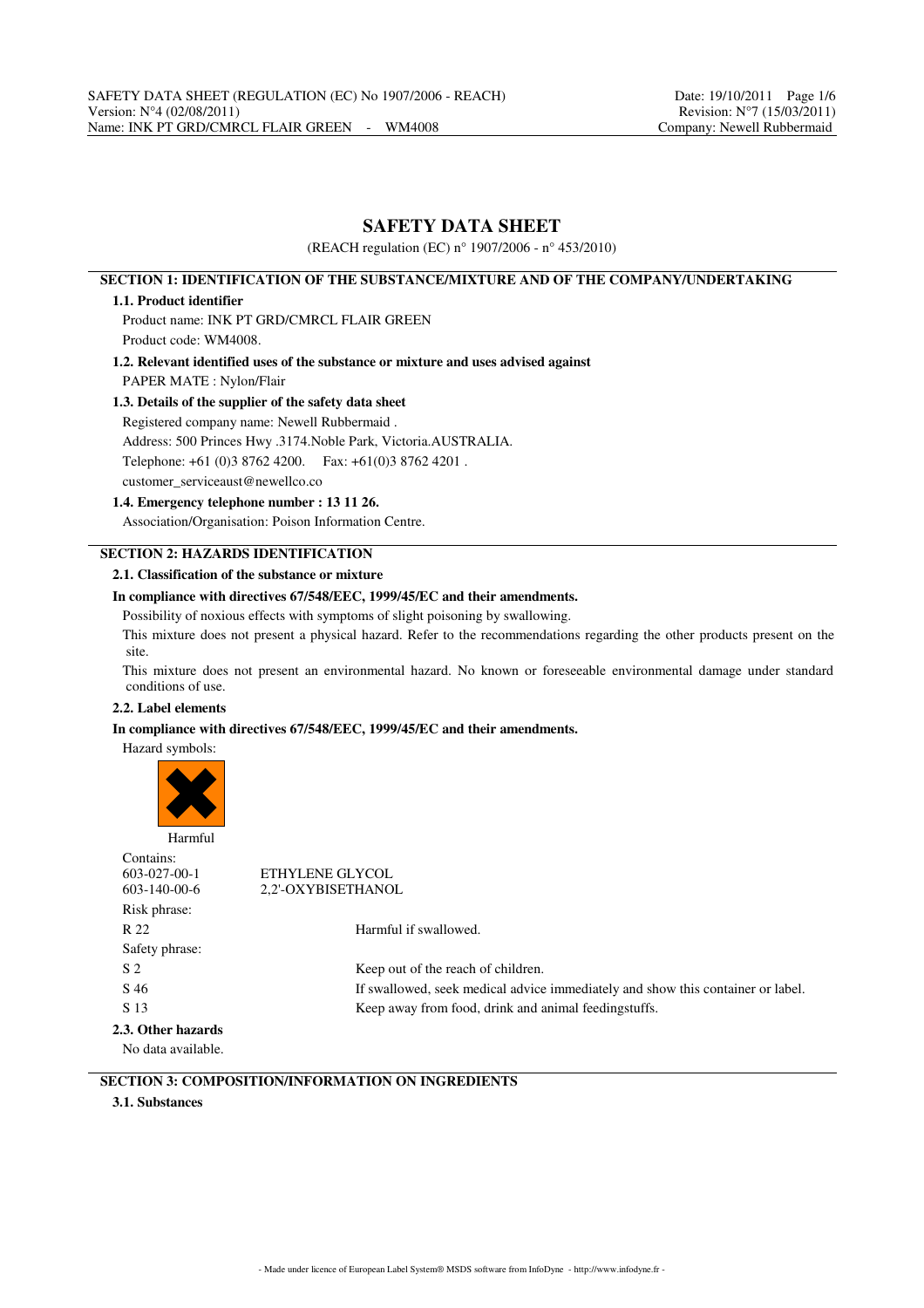No substances fulfil the criteria set forth in annexe II section A of the REACH regulation (EC) n° 1907/2006.

## **3.2. Mixtures**

| <b>Composition:</b>                 |                    |                |                     |
|-------------------------------------|--------------------|----------------|---------------------|
| Identification                      | Name               | Classification |                     |
| $\text{INDEX: } 603-027-00-1$       | ETHYLENE GLYCOL    | GHS07, Wng     | $10 \le x \% < 25$  |
| $ CAS: 107-21-1$                    |                    | Xn             |                     |
| $EC: 203-473-3$                     |                    | H:302          |                     |
|                                     |                    | R: 22          |                     |
| $\text{INDEX: } 603 - 140 - 00 - 6$ | 2.2'-OXYBISETHANOL | GHS07, Wng     | $2.5 \le x \% < 10$ |
| $ CAS: 111-46-6$                    |                    | Xn             |                     |
| $ EC: 203-872-2 $                   |                    | H:302          |                     |
|                                     |                    | R: 22          |                     |

# **SECTION 4: FIRST AID MEASURES**

As a general rule, in case of doubt or if symptoms persist, always call a doctor.

NEVER induce swallowing by an unconscious person.

#### **4.1. Description of first aid measures**

## **In the event of splashes or contact with eyes:**

Wash thoroughly with soft, clean water for 15 minutes holding the eyelids open.

## **In the event of splashes or contact with skin:**

Remove contaminated clothing and wash the skin thoroughly with soap and water.

### **In the event of swallowing:**

Do not give the patient anything orally.

Keep the person exposed at rest. Do not force vomiting.

Seek medical attention, showing the label.

#### **4.2. Most important symptoms and effects, both acute and delayed**

No data available.

## **4.3. Indication of any immediate medical attention and special treatment needed**

No data available.

## **SECTION 5: FIREFIGHTING MEASURES**

Non-flammable.

# **5.1. Extinguishing media**

#### **Suitable methods of extinction**

In the event of a fire, use:

- sprayed water or water mist
- foam
- multipurpose ABC powder
- BC powder
- carbon dioxide (CO2)

#### **Unsuitable methods of extinction**

In the event of a fire, do not use:

- water jet

### **5.2. Special hazards arising from the substance or mixture**

A fire will often produce a thick black smoke. Exposure to decomposition products may be hazardous to health. Do not breathe in smoke.

#### **5.3. Advice for firefighters**

No data available.

## **SECTION 6: ACCIDENTAL RELEASE MEASURES**

**6.1. Personal precautions, protective equipment and emergency procedures**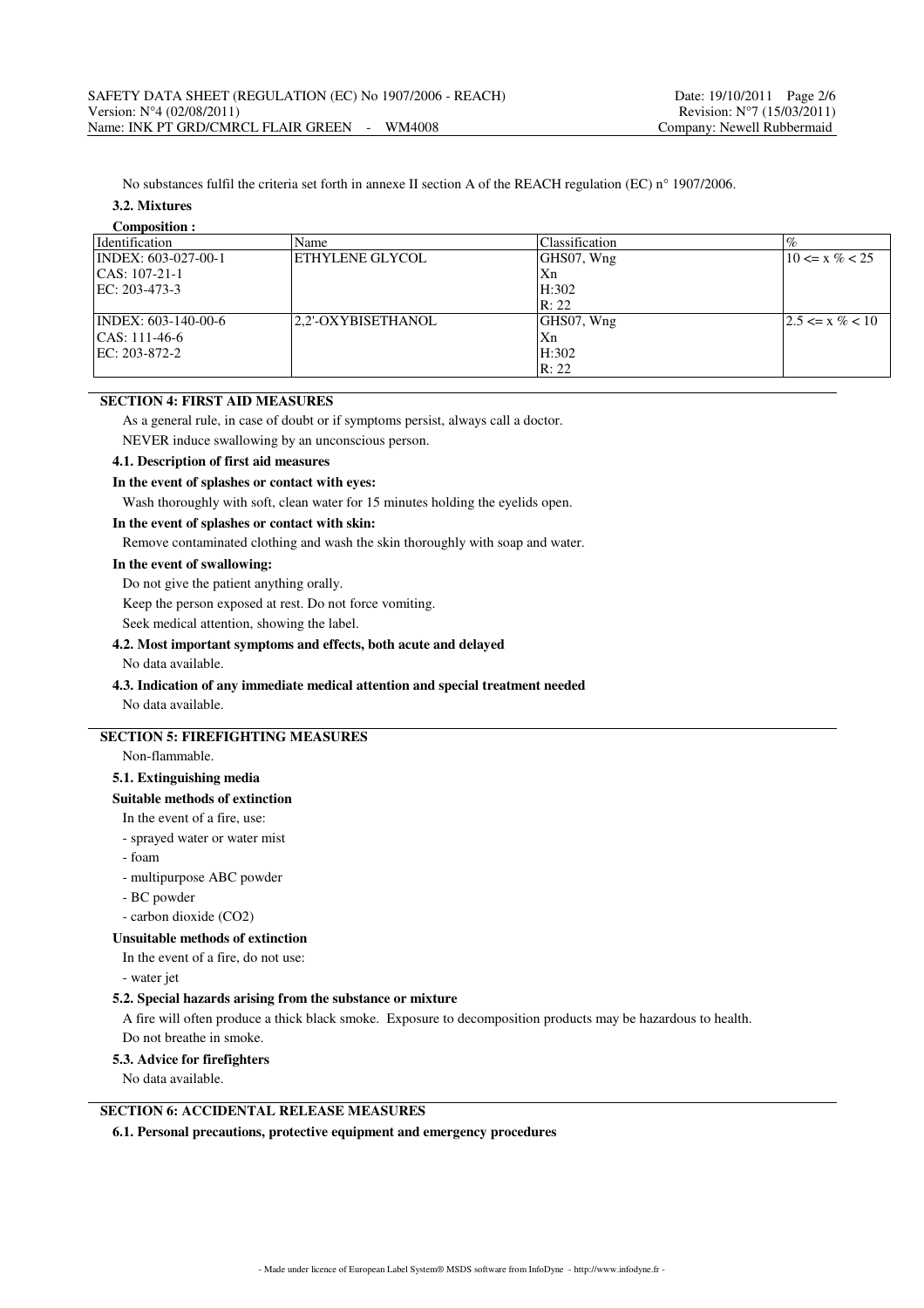Consult the safety measures listed under headings 7 and 8.

### **For fire-fighters**

Fire-fighters will be equipped with suitable personal protective equipment (See section 8).

#### **6.2. Environmental precautions**

Contain and control the leaks or spills with non-combustible absorbent materials such as sand, earth, vermiculite, diatomaceous earth in drums for waste disposal.

Prevent any material from entering drains or waterways.

**6.3. Methods and material for containment and cleaning up**

Clean preferably with a detergent, do not use solvents.

## **6.4. Reference to other sections**

No data available.

#### **SECTION 7: HANDLING AND STORAGE**

Requirements relating to storage premises apply to all facilities where the mixture is handled.

#### **7.1. Precautions for safe handling**

Always wash hands after handling.

Ensure that there is adequate ventilation, especially in confined areas.

## **Fire prevention:**

Prevent access by unauthorised personnel.

## **Recommended equipment and procedures:**

For personal protection, see section 8.

Observe precautions stated on label and also industrial safety regulations

Packages which have been opened must be reclosed carefully and stored in an upright position

## **Prohibited equipment and procedures:**

No smoking, eating or drinking in areas where the mixture is used.

## **7.2. Conditions for safe storage, including any incompatibilities**

No data available.

## **Storage**

Keep out of reach of children

Keep away from food and drink, including those for animals.

The floor must be impermeable and form a collecting basin so that, in the event of an accidental spillage, the liquid cannot spread beyond this area.

## **Packaging**

Always keep in packaging made of an identical material to the original

#### **7.3. Specific end use(s)**

No data available.

# **SECTION 8: EXPOSURE CONTROLS/PERSONAL PROTECTION**

# **8.1. Control parameters**

#### **Occupational exposure limits:**

| - European Union (2009/161/EU, 2006/15/EC, 2000/39/EC, 98/24/EC)                                       |                           |                   |               |              |           |
|--------------------------------------------------------------------------------------------------------|---------------------------|-------------------|---------------|--------------|-----------|
| <b>CAS</b>                                                                                             | $VME-mg/m3$ : $VME-ppm$ : |                   | $VLE-mg/m3$ : | VLE-ppm:     | Notes:    |
| $107 - 21 - 1$                                                                                         | 52                        | 20                | 104           | 40           | Peau      |
| - ACGIH TLV (American Conference of Governmental Industrial Hygienists, Threshold Limit Values, 2010): |                           |                   |               |              |           |
| <b>CAS</b>                                                                                             | TWA:                      | STEL:             | Ceiling:      | Definition:  | Criteria: |
| $107 - 21 - 1$                                                                                         |                           |                   | 100           |              |           |
| - Germany - AGW (BAuA - TRGS 900, 21/06/2010):                                                         |                           |                   |               |              |           |
| <b>CAS</b>                                                                                             | VME:                      | VME:              | Excess        | <b>Notes</b> |           |
| $107 - 21 - 1$                                                                                         | $10 \text{ ml/m}$ 3       | $26 \text{ mg/m}$ | 2(I)          | DFG, H, Y    |           |
| 111-46-6                                                                                               | $10 \text{ ml/m}$ 3       | $44 \text{ mg/m}$ | 4(I)          | DFG, Y       |           |
| $FDO04.2007 - 1 F 1 F 1 O 1 - 1200060200$<br>$E_{\text{max}} = \sqrt{N} \mathbf{D} \mathbf{C}$         |                           |                   |               |              |           |

- France (INRS - ED984:2007 and French Order of 30/06/2004):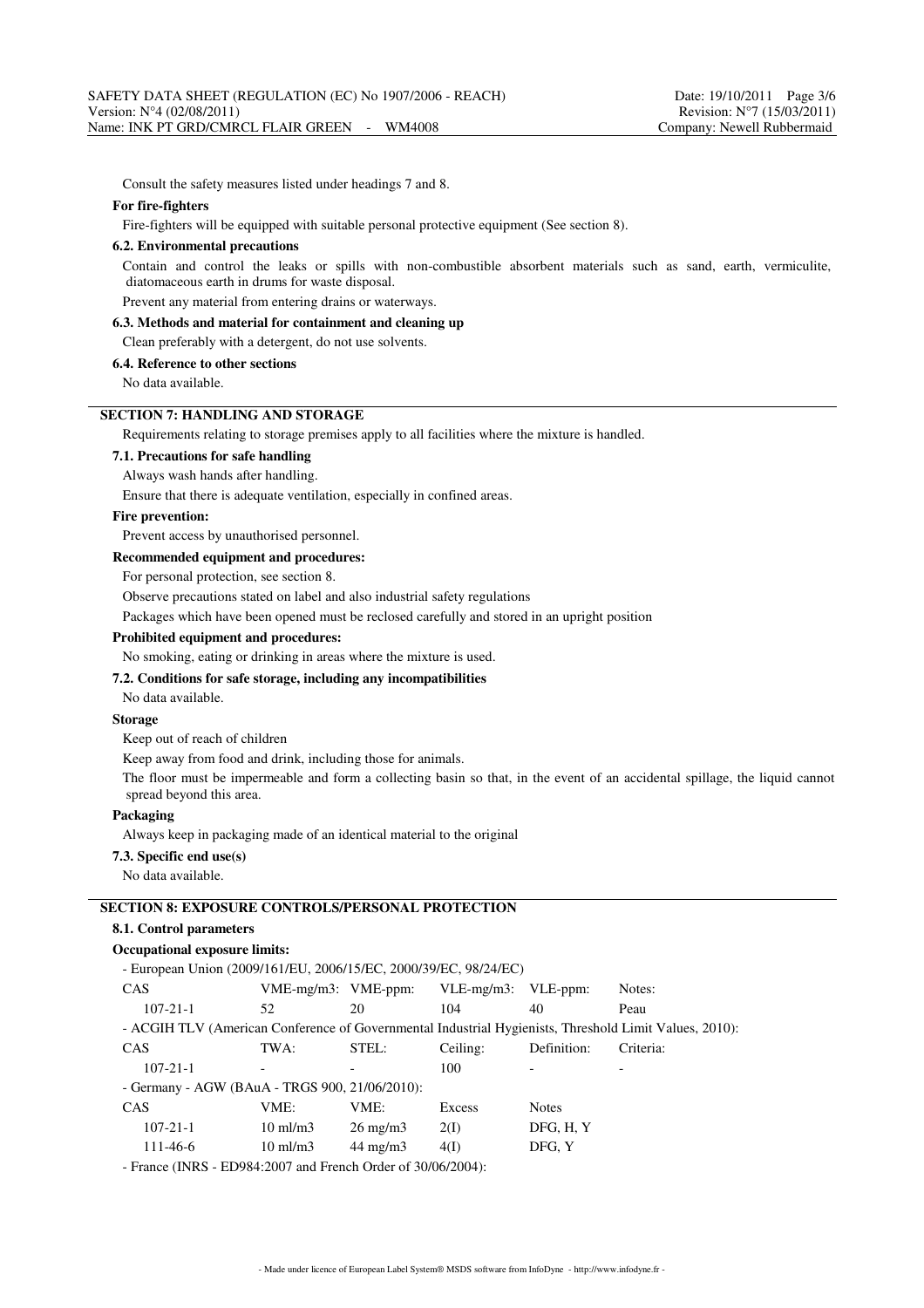| CAS                                                                                                     | VME-ppm:                                                 | VME-mg/m3: VLE-ppm: |          | VLE-mg/m3:  | Notes:    | TMP No.: |
|---------------------------------------------------------------------------------------------------------|----------------------------------------------------------|---------------------|----------|-------------|-----------|----------|
| $107 - 21 - 1$                                                                                          | 20                                                       | 52                  | 40       | 104         | *         | 84       |
|                                                                                                         | - UK / WEL (Workplace exposure limits, EH40/2005, 2007): |                     |          |             |           |          |
| CAS                                                                                                     | TWA:                                                     | STEL:               | Ceiling: | Definition: | Criteria: |          |
| $107 - 21 - 1$                                                                                          | $10$ mg/m $3$                                            |                     |          |             |           |          |
| 111-46-6                                                                                                | 23 ppm                                                   |                     |          |             |           |          |
| 8.2. Exposure controls                                                                                  |                                                          |                     |          |             |           |          |
| - Eye / face protection                                                                                 |                                                          |                     |          |             |           |          |
| Avoid contact with eyes.                                                                                |                                                          |                     |          |             |           |          |
| - Hand protection                                                                                       |                                                          |                     |          |             |           |          |
| Wear suitable protective gloves in the event of prolonged or repeated skin contact.                     |                                                          |                     |          |             |           |          |
| Use suitable protective gloves that are resistant to chemical agents in accordance with standard EN374. |                                                          |                     |          |             |           |          |
|                                                                                                         |                                                          |                     |          |             |           |          |
| <b>SECTION 9: PHYSICAL AND CHEMICAL PROPERTIES</b>                                                      |                                                          |                     |          |             |           |          |
| 9.1. Information on basic physical and chemical properties                                              |                                                          |                     |          |             |           |          |
| <b>General information:</b>                                                                             |                                                          |                     |          |             |           |          |
| Physical state:<br>fluid liquid                                                                         |                                                          |                     |          |             |           |          |
| Important health, safety and environmental information:                                                 |                                                          |                     |          |             |           |          |
| pH of the substance or preparation:<br>not relevant.                                                    |                                                          |                     |          |             |           |          |
| The pH is impossible to measure or its value is not relevant.                                           |                                                          |                     |          |             |           |          |
| Boiling point/boiling range:<br>not specified.                                                          |                                                          |                     |          |             |           |          |
| Flash point interval:<br>not relevant.                                                                  |                                                          |                     |          |             |           |          |
| Vapour pressure:<br>not relevant.                                                                       |                                                          |                     |          |             |           |          |
| Density:<br>not stated.                                                                                 |                                                          |                     |          |             |           |          |
| Water solubility:<br>Soluble.                                                                           |                                                          |                     |          |             |           |          |
| Melting point/melting range:<br>not specified.                                                          |                                                          |                     |          |             |           |          |
| Self-ignition temperature:<br>not specified.                                                            |                                                          |                     |          |             |           |          |
| Decomposition point/decomposition range :<br>not specified.                                             |                                                          |                     |          |             |           |          |
| 9.2. Other information                                                                                  |                                                          |                     |          |             |           |          |
| No data available.                                                                                      |                                                          |                     |          |             |           |          |
| <b>SECTION 10: STABILITY AND REACTIVITY</b>                                                             |                                                          |                     |          |             |           |          |
| 10.1. Reactivity                                                                                        |                                                          |                     |          |             |           |          |
| No data available.                                                                                      |                                                          |                     |          |             |           |          |
| 10.2. Chemical stability                                                                                |                                                          |                     |          |             |           |          |
| This mixture is stable under the recommended handling and storage conditions in section 7.              |                                                          |                     |          |             |           |          |
|                                                                                                         |                                                          |                     |          |             |           |          |

## **10.3. Possibility of hazardous reactions**

No data available.

## **10.4. Conditions to avoid**

#### **10.5. Incompatible materials**

## **10.6. Hazardous decomposition products**

The thermal decomposition may release/form:

- carbon monoxide (CO)
- carbon dioxide (CO2)

# **SECTION 11: TOXICOLOGICAL INFORMATION**

## **11.1. Information on toxicological effects**

Harmful if swallowed.

Repeated or prolonged contact with the mixture may cause removal of natural oil from the skin resulting in non-allergic contact dermatitis and absorption through the skin.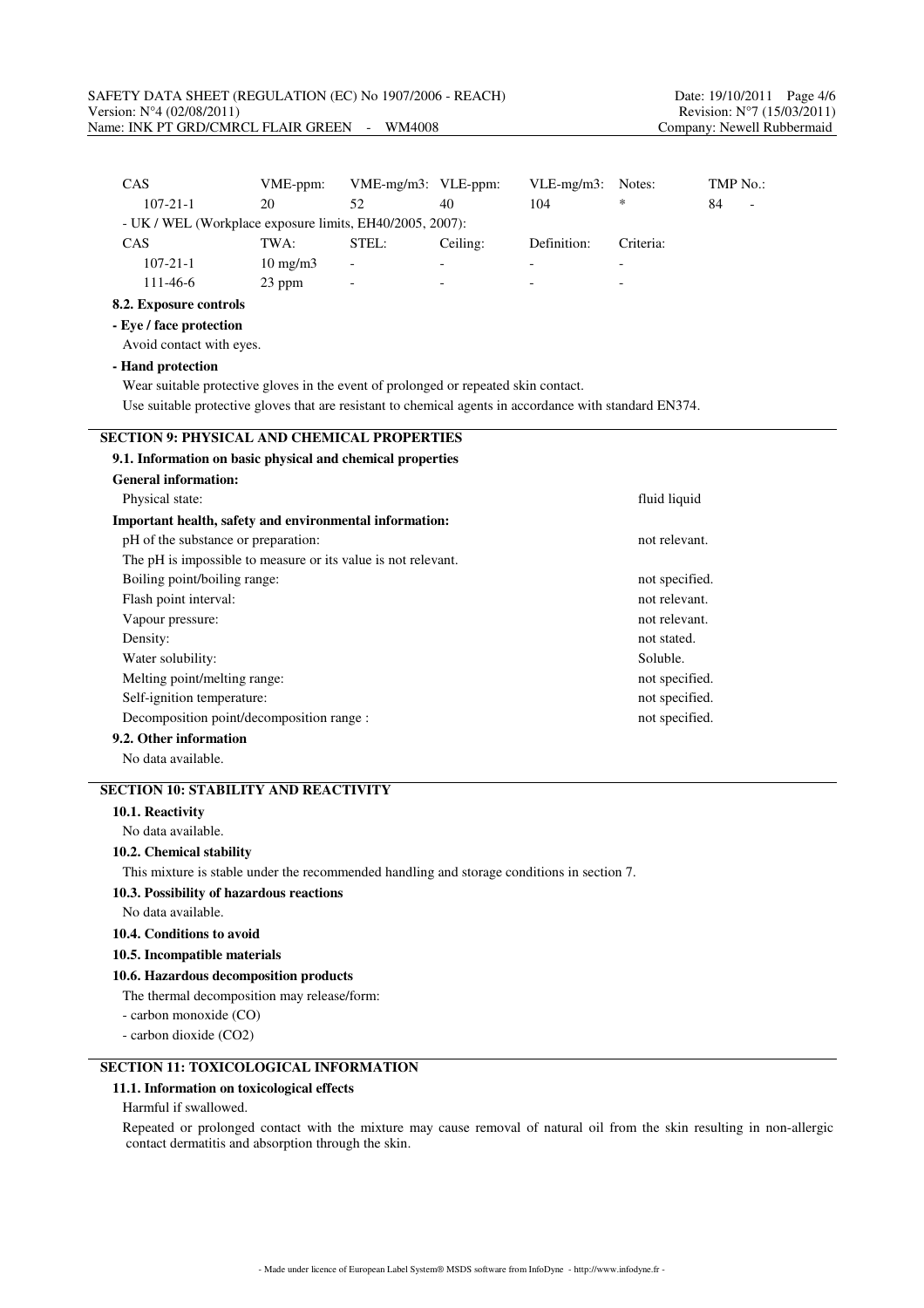Splashes in the eyes may cause irritation and reversible damage

#### **Mixture**

No toxicological data available for the mixture.

### **Monograph(s) from the IARC (International Agency for Research on Cancer):**

CAS 3844-45-9 : CIRC Groupe 3 : L'agent est inclassable quant à sa cancérogénicité pour l'homme.

# **SECTION 12: ECOLOGICAL INFORMATION**

#### **12.1. Toxicity**

#### **Substances**

No aquatic toxicity data available for the substances.

#### **Mixtures**

No aquatic toxicity data available for the mixture.

#### **12.2. Persistence and degradability**

No data available.

#### **12.3. Bioaccumulative potential**

No data available.

**12.4. Mobility in soil**

No data available.

**12.5. Results of PBT and vPvB assessment**

No data available.

## **12.6. Other adverse effects**

No data available.

## **German regulations concerning the classification of hazards for water (WGK):**

WGK 1 (VwVwS vom 27/07/2005, KBws): Slightly hazardous for water.

## **SECTION 13: DISPOSAL CONSIDERATIONS**

Proper waste management of the mixture and/or its container must be determined in accordance with Directive 2008/98/EC.

#### **13.1. Waste treatment methods**

Do not pour into drains or waterways.

#### **Waste:**

Waste management is carried out without endangering human health, without harming the environment and, in particular without risk to water, air, soil, plants or animals.

Recycle or dispose of waste in compliance with current legislation, preferably via a certified collector or company.

Do not contaminate the ground or water with waste, do not dispose of waste into the environment.

#### **Soiled packaging:**

Empty container completely. Keep label(s) on container.

Give to a certified disposal contractor.

#### **Codes of wastes (Decision 2001/573/EC, Directive 2006/12/EEC, Directive 94/31/EEC on hazardous waste) :**

08 01 13 \* sludges from paint or varnish containing organic solvents or other dangerous substances

## **SECTION 14: TRANSPORT INFORMATION**

Exempt from transport classification and labelling.

Transport product in compliance with provisions of the ADR for road, RID for rail, IMDG for sea and ICAO/IATA for air transport (ADR 2011 - IMDG 2010 - ICAO/IATA 2011).

# **SECTION 15: REGULATORY INFORMATION**

#### **15.1. Safety, health and environmental regulations/legislation specific for the substance or mixture**

The mixture is contained in packaging that does not exceed 125 ml.